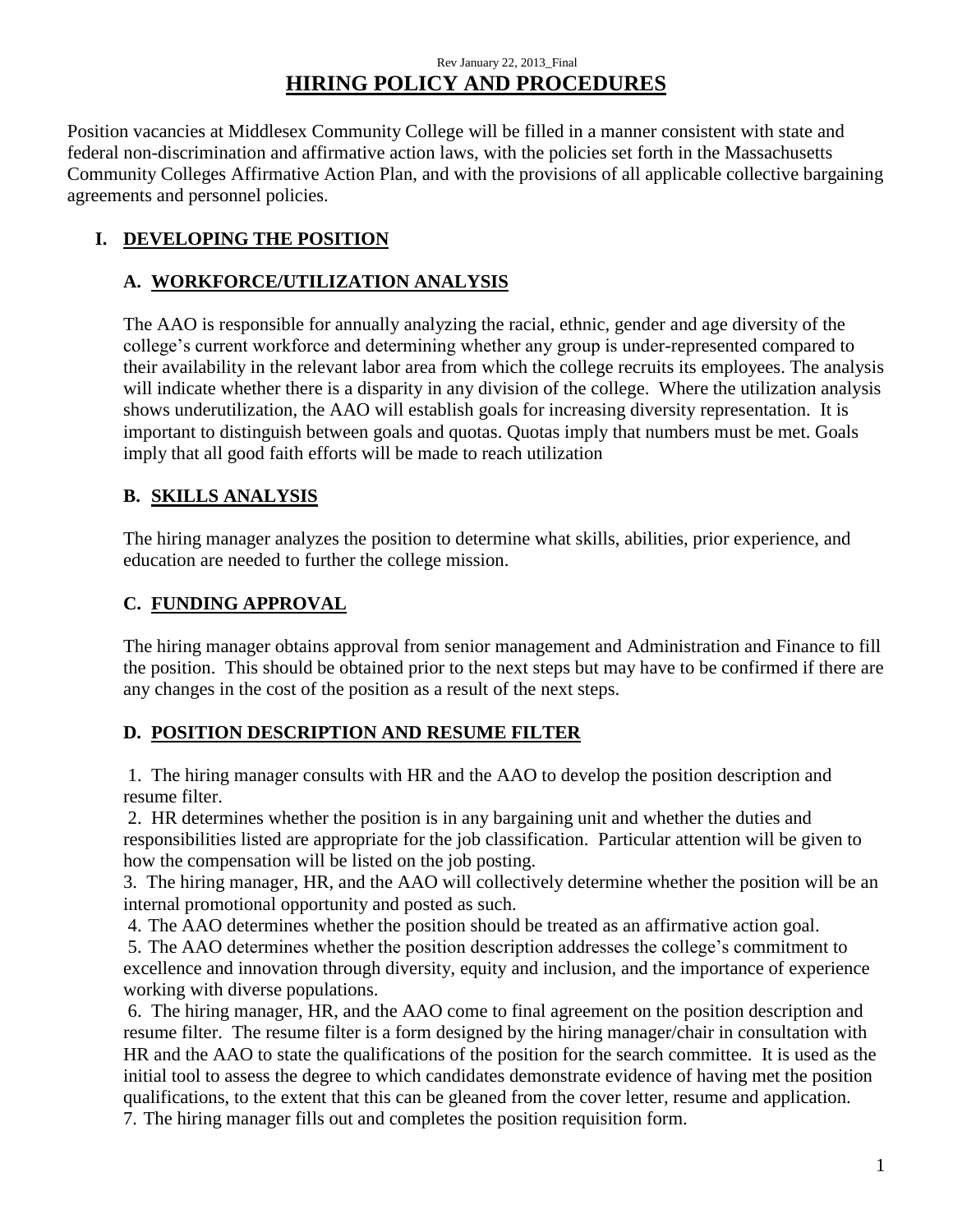#### **E. RECRUITMENT PLAN**

1. HR, in consultation with the hiring manager and the AAO will review the standard recruitment plan for the type of position to be posted and will determine whether any modifications to the recruitment plan are needed.

2. If advisable, the hiring manager in consultation with HR will recommend additional recruitment sources, such as professional associations, colleges and universities, publications, etc., that may produce a wider and/or more inclusive pool of applicants. The hiring manager will also utilize professional contacts and networks to identify talent and to promote the college as an employer of choice.

3. If advisable, the AAO will recommend additional recruitment sources that may produce a more inclusive pool of applicants and may utilize professional contacts and networks to identify talent and promote the college as an employer of choice.

4. HR will finalize a recruitment plan with timelines

#### **II. POSTING**

HR posts internally and externally in accordance with the recruitment plan.

#### **III.SEARCH PROCESS**

#### **A. SEARCH COMMITTEE**

1. Hiring manager will work with HR and AAO to identify members for the Search Committee, usually three to seven members. The search committee must have cognitive diversity, achieved by including members with different backgrounds, perspectives and expertise and with demonstrated commitment to diversity. An HR representative is assigned to support each search.

2. Hiring manager normally serves as Chair unless a different individual is appointed in consultation with Senior Management.

3. All committee members must have completed Search Committee Training within the last three years.

4. Chair arranges for all Search Committee members to attend training session if they have not attended such a session within the last three years.

5. Committee determines questions for interviews and reviews with HR and AAO

6. Chair determines content of introductory statement, including description of the college and of the position, and reviews with HR and AAO for compliance with law and agreements and policies. Chair also determines content of information packet for applicants selected for interviews that follow best practices identified by HR and AAO.

7. For faculty positions, Committee determines content of teaching demonstration

8. Committee determines whether to use any additional skills or knowledge assessments such as practicum tests, technology tests, samples of work, portfolios; any assessments must be reviewed by HR and AAO

9. Committee determines which members will ask each question and this must remain the same for all interviews.

10. Committee members must attend all meetings and interviews. If a member cannot attend one or more interviews, that member may not continue to serve on the search.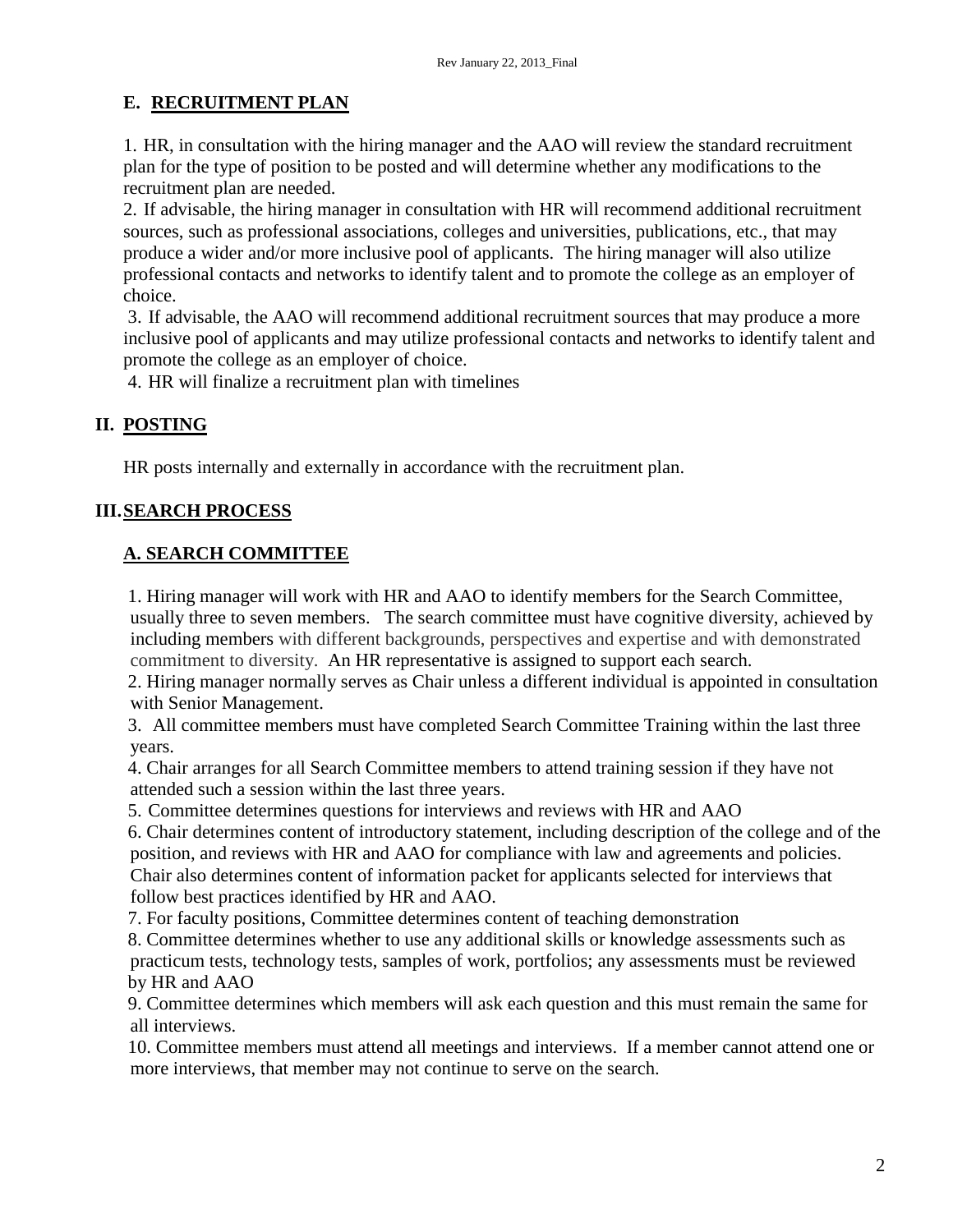# **B. APPLICATION INTAKE PROCESS**

All application materials must be submitted through the official HR application system which includes the college employment application, family disclosure form, and voluntary EEO data. If the hiring manager or Search Committee members receive any applications directly, these candidates must be directed to the official HR application system. When necessary, reasonable accommodation will be provided.

1. HR receives application materials and sends acknowledgement to each applicant by email.

2. After the resume filter is available, trained committee members are given access to candidates' materials via the HR application system (ie., Interview Exchange) and search tools are available online (i.e.,via email or SharePoint search site).

## **C. APPLICANT POOL CERTIFICATION**

1. AAO analyzes the degree of diversity of applicant pool and if sufficient, certifies pool.

2. AAO determines appropriate resolution if applicant pool is not sufficiently diverse, including reopening the search.

3. Once the applicant pool is certified, the chair may proceed with the search process.

## **D. APPLICANT INTERVIEW SELECTION**

1. Chair reviews all internal applicants' personnel files and shares information with Search Committee in accordance with applicable bargaining agreement provisions and personnel policies. 2. Chair may decide to have a preliminary Resume Review Session with a subcommittee of the Chair, the AAO and/or HR to do an initial screening of resumes to eliminate those who do not meet the minimum qualifications.

3. Chair convenes meeting of Search Committee.

4. Search Committee reviews all applications, utilizing the resume filter form, and selects applicants for interviews. Search Committee must confer with HR to determine whether any in-house applicants should be interviewed because of collective bargaining agreement provisions.

#### **E. INTERVIEW POOL CERTIFICATION**

1. Chair sends list of applicants selected for interviews to the AAO.

2. AAO analyzes the degree of diversity of interview list and if sufficient, certifies the list.

3. AAO determines appropriate resolution if interview list is not sufficiently diverse, including sending the list back to the Search Committee or re-opening the search.

4. Once the interview pool is certified by the AAO, the chair may begin to contact candidates to schedule interviews.

## **F. INTERVIEWS**

1. Chair personally contacts applicants selected for interviews and sets up interview schedule. Chair may conduct a guided telephone screen with those selected for interviews. Chair also sends information packet to all those selected for interviews, following best practices identified by HR and AAO.

2. Chair determines location of interview room, taking accessibility and technology needs into consideration.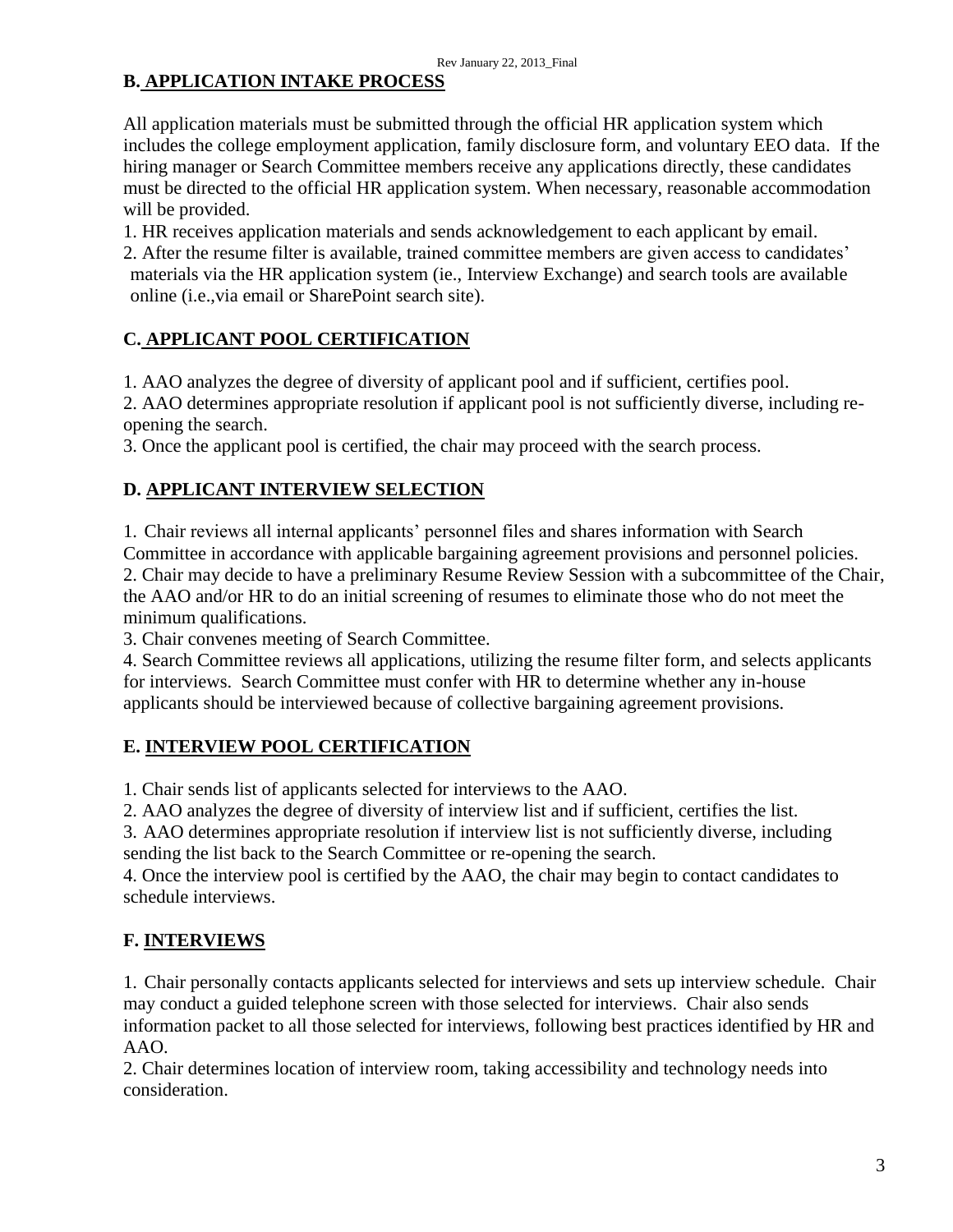#### Rev January 22, 2013\_Final

3. Search Committee member must be present for all interviews. If a member cannot attend one or more interviews, that member may not continue to serve on the search.

4. Chair makes the same introductory statement to all interviewees.

5. The committee must use the same set of questions for the interviews; each member must ask the same question(s) at each interview.

6. During the initial (first) interview follow-up questions are limited to clarifying questions about terminology, abbreviations, etc. that the candidate may have used. Follow-up questions may not be used to prompt a candidate to say more in their response or to speak about a topic that they did not mention on their own.

7. Second interviews are strongly recommended for the finalist(s); and in those second interviews there is greater latitude with questioning candidates. Committee chairs and members must establish a process to share their thoughts about finalists' strengths and areas of concerns with whoever is conducting the second interview.

## **G. RECOMMENDATION FOR HIRE AND FINALIST CERTIFICATION**

1. Committee selects finalists.

2. The chair sends the finalist list to the AAO. If the finalist pool is sufficiently diverse, AAO will certify the finalist list.

3. The AAO determines appropriate resolution if finalist pool is not sufficiently diverse, including sending the list back to the Search Committee or re-opening the search.

4. Chair and senior management will decide who will check references of finalists. The Chair must also send the list of finalists to HR and HR may check additional references.

5. Chair will send the list of finalists, unranked, to senior management for a second interview or for a final decision, depending on the position.

6. Senior management will make the final hiring decision after consultation with the President, Chair, HR and the AAO.

## IV. **HIRING PROCESS**

1. The Chair must consult with the HR Director or designee to determine the appropriate salary offer.

2. The Chair will contact the applicant to make the hiring offer. HR will provide any requested salary or benefits information.

3. HR will verify degrees, where applicable.

4. HR will issue a hiring letter to applicant and once the Board of Trustees has approved the hiring, HR will issue an employment contract to applicant.

5. The Chair will personally contact the interviewees not selected to thank them for their interest in the college and to inform them of their non-selection.

6. HR will notify all other applicants that the position has been filled.

7. The Chair will inform the Search Committee members about the final hiring decision.

# **V. ONBOARDING**

1. HR will meet with the new hire to review benefits, policies and any other information it deems advisable, depending on the position, and will arrange for email access.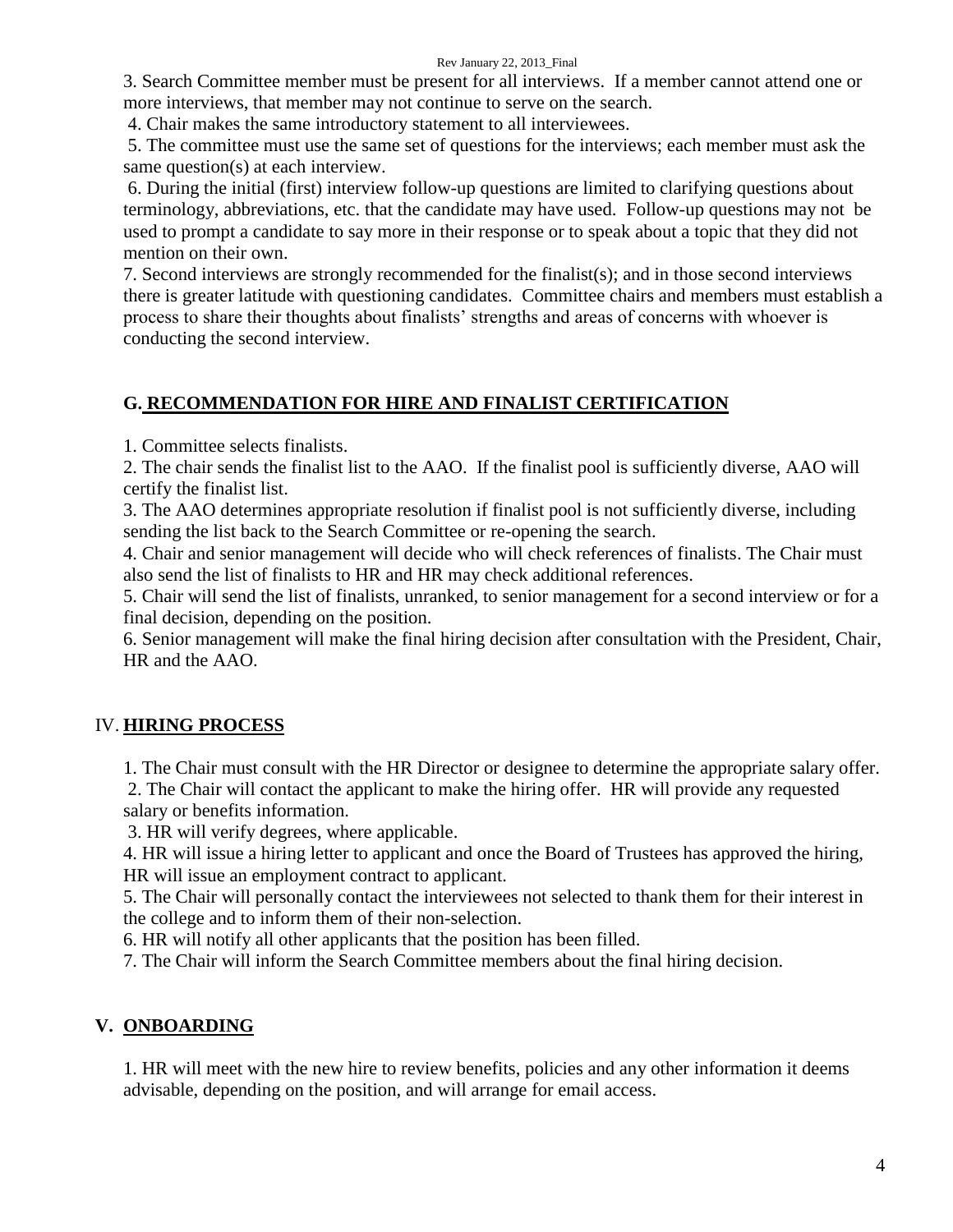#### Rev January 22, 2013\_Final

2. The hiring manager will be responsible for Onboarding the new hire. It is recommended that this include the assignment of a coach/mentor or an onboarding peer as an HR and AAO best practice. 3. Onboarding must include, at a minimum, introduction of the new hire to department members and key collaborators, information concerning responsibilities, department/division protocols, policies, office space and amenities, and access to any necessary technology.

4. An onboarding plan tailored to the position and candidate, and that includes regular meetings over time, is an HR and AAO best practice.

# **VI**. **ROLES/RESPONSIBILITIES**

#### **A. HUMAN RESOURCES**:

- Assist the hiring manager as needed in the skills analysis, drafting of the job description and companion resume filter
- Develop the recruitment plan, in consultation with the hiring manager and Affirmative Action Officer (AAO)
- Assist in selection of search committee members
- Train search committees on a 3 year renewal cycle  $\bullet$
- Receive all applications and forward them to the hiring manager
- Ensure all applicants fill out an employment application  $\bullet$
- Send acknowledgement to all applicants  $\bullet$
- Compile a list of applicants for AAO  $\bullet$
- Forward or make accessible EEO forms or data to AAO  $\bullet$
- Provide benefits information to applicants if requested  $\bullet$
- Determine salary offers
- Issue hiring letters and employment contracts
- Verify degrees, where applicable  $\bullet$
- Provide new employee orientation to new hires
- Send rejection notices to all unsuccessful applicants, except for those interviewed  $\bullet$

## **B. HIRING MANAGER**

- Conduct skills analysis
- Obtain approval to fill the position
- Draft job description and companion resume filter
- Select search committee, in consultation with Human Resources (HR) and the AAO
- Contact unsuccessful applicants who were interviewed to notify them of non-selection  $\bullet$
- Consult with HR and senior management to obtain salary offer amount and make offers to successful applicant
- Ensure onboarding of successful applicant to department and position  $\bullet$

## **C. AFFIRMATIVE ACTION OFFICER**

- Complete workforce/utilization analysis
- As necessary, provide assistance to hiring manager for skills analysis
- Ensure position description addresses the college's commitment to inclusive excellence and experience working with diverse populations and includes AA/EOE statements
- Assist HR and hiring manager in developing resume filter
- Assist HR and hiring manager with recruitment plan $\bullet$